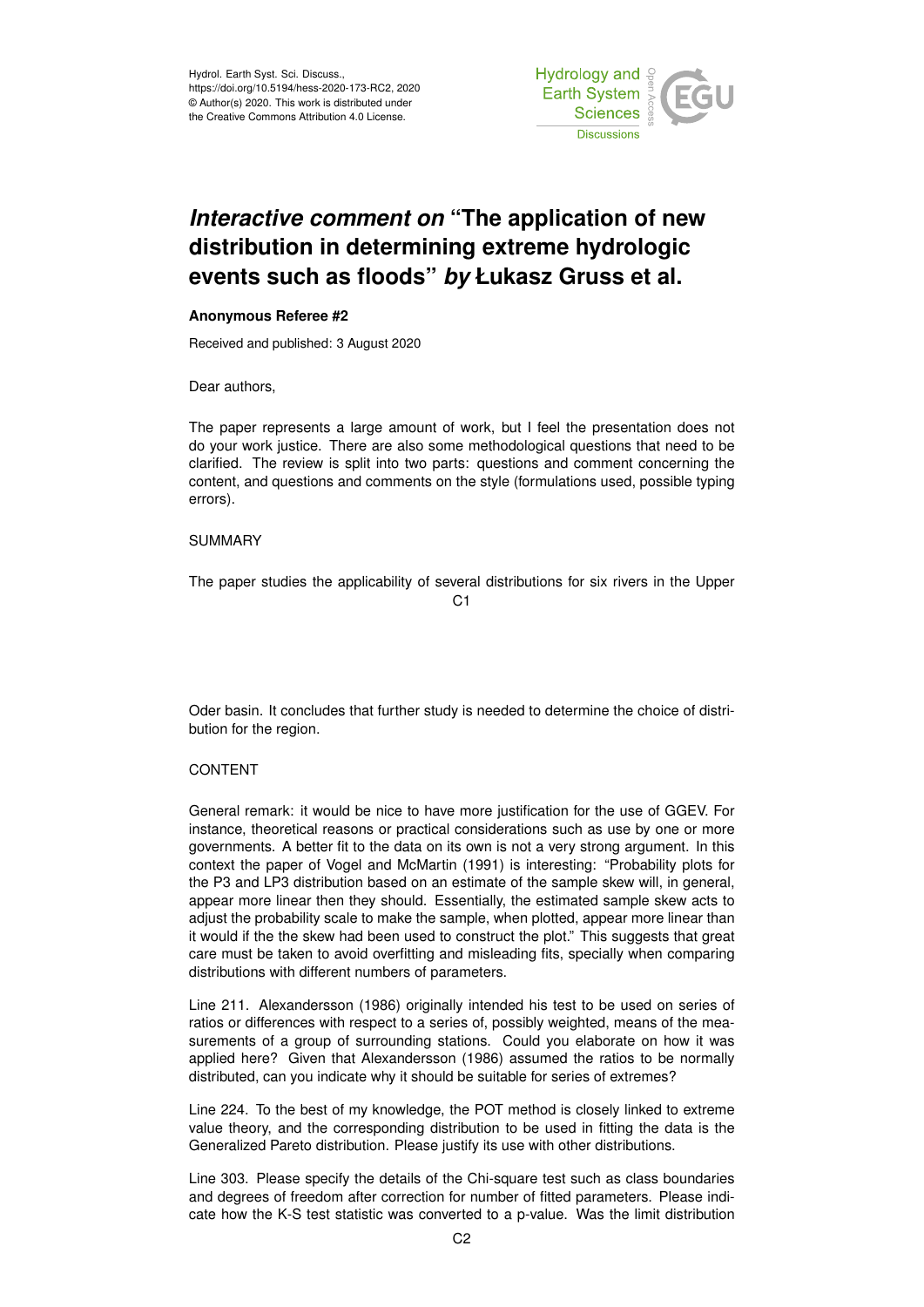used? Please explicitly state how a correction was made for the number of parameters being fitted, because the standard KS test statistic distribution does not apply when comparing an empirical distribution for given data to a distribution fitted to the same data.

Line 425-438. It is customary to look not only at goodness of fit but also at the number of parameters when selecting a distribution. This is done to avoid rewarding the overfitting of data. I feel this should be added to your analysis. Especially because in a combination of POT and GGEV there are actually five parameters being chosen.

Line 429. The purpose of both tests in your paper is not to simply reject the null hypothesis, but to reject the null hypothesis when the alternate hypothesis is true. In that case the power of the test should be examined, not the number of combinations of distribution and fitting method it rejects. The number of rejected combinations of distribution and fitting method includes type one errors. Please clarify your meaning.

STYLE

Abstract line 3: I think "with a change-point" should be "without a change-point".

Abstract line 28: "a GGEV water reservoir". What is a GGEV water reservoir?

Line 34. Is a new paragraph here necessary? It seems a continuation of the previous lines.

Line 38-45. "During ... (Pollert, 45 2006)." This seems a series of disconnected sentences, please consider rewriting.

Line 59, 60. "Therefore ...". The preceding part of this paragraph states the importance of time series analysis and the study of extremes. But in this sentence you decide to investigate rivers that are important to the water management of the Upper Oder

 $C<sub>3</sub>$ 

basin, seemingly unconnected to the preceding part of the paragraph. So why use "therefore"?

Line 70 "analyzes" should be "analyses".

Line 72. "FFA is also used to fit a probability distribution to an empirical distribution function ... ." As far as I know, flood frequency analysis is the process of studying past floods. Fitting a distribution to an empirical distribution function can be part of that process, but I do not see how a generic process can be used to do distribution fitting. Please clarify what you mean by FFA.

Line 75-80. "In time series modeling ...". Jump to a new topic (independence, trends, etc.); please improve coherence.

Line 81-109. New topic (choice of distribution); please link it to preceding material.

Line 108. It would be nice if a clear motivation for both your choice (three or more parameters) and that of many others (to parameters) was presented. Are there specific disadvantages to three parameter distributions?

Line 110-124. New topic (choice of fitting method); please add introduction linking it to this paper.

Line 125-144. New topic; please link it to preceding material.

Line 145-156. New topic; please link it to preceding material.

Line 160. "Additionally the GGEV distribution is the best suited empirical distribution irrespective of sample independence". The GGEV is not an empirical distribution. The empirical distribution is a clearly defined concept in statistics. Do you mean the GGEV fits the data best? Are you drawing a conclusion in the introduction?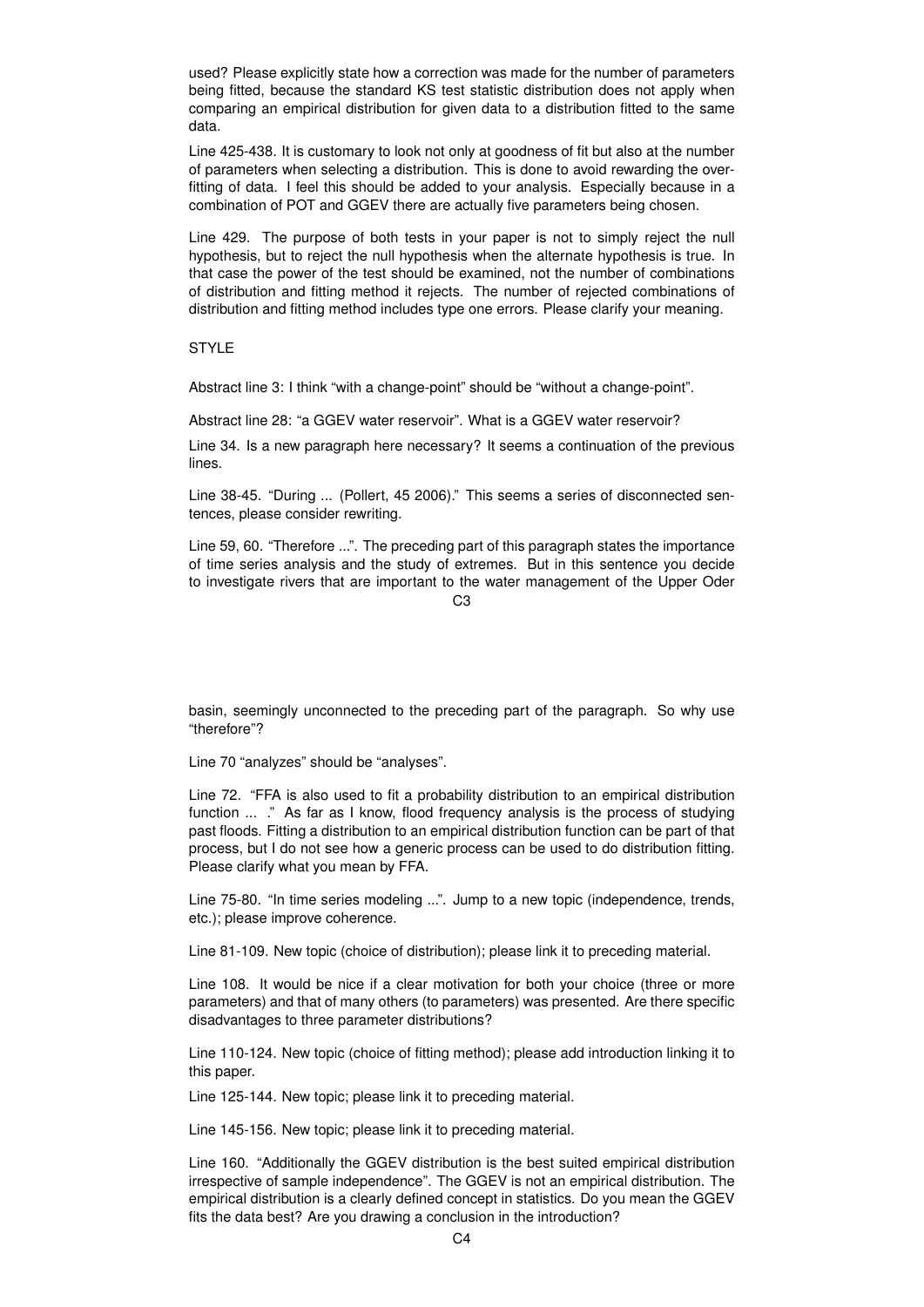Line 165. There is a part of a sentence missing between "The catchments of these last two rivers are" and "The Budkowiczanka River is 56.5 km long."

Line 170. "MM" in "80.04 MM  $m<sup>3</sup>$ " should be "M", but even then it is not correct as ISO prefixes bind closely to the unit, so  $1000000\text{m}^3 = 1\text{hm}^3$ .

Line 175. Gruss et al (2019) place the source of the Widawa at 109.02 km of the river's course. How does that relate to the length of 114.6 km mentioned here?

Line 179. Sentence ends with "a Normal Pool Capacity of 1 MM  $cm<sup>3</sup>$ "; I expect this should be 1 hm<sup>3</sup>.

Line 187-193. Should most of this not be in the introduction?

Line 201. "and change point detection" should be "and the presence of change points".

Line 211. "used to analyze the change-point". Phrasing seems to assume there is a change point; do you mean: "used to check for the presence of a change point" ?

Line 247. What is meant here by "verified"?

Line 255. The term "empirical input moments" is not in use as far as I know; please write "empirical moments" instead.

Line 257. "The probability of this sample must be maximal, because the sample observed comes from many other possible samples (Haktanir, 2009)." Please either remove this sentence or replace it by a longer explanation. As it stands, it does not help the reader to understand the method.

Line 260. "In the gamma distribution developed by Becker and Klößner (2017), ... ". Becker and Klößner (2017) did not develop the Gamma distribution but a package

for the Pearson distribution system. Moreover, the Pearson III distribution has three parameters and is therefore not usually referred to as "the" Gamma distribution which traditionally has two parameters.

Line 302. "The Chi-squared Test (q2), Kolmogorov-Smirnov (K-S), and the Mean absolute relative error (MARE) tests were widely used to indicate the adequacy of the distribution functions being tested". Meaning of "widely used" in this sentence is unclear. Do you mean in the literature, in practice, in this paper?

Line 316. "The MK test showed no trends neither in the AM method (except for the O sample) nor in POT (except for samples BB and O). " This means the MK test showed trends in both methods. I assume you meant: "The MK test showed trends neither for the AM values (except for the O sample) nor for POT (except for samples BB and O). "

Line 320. "Also, based on the test result, which was not statistically significant (5%) Cassalho et al. (2018) rejected 7 out of 113 series for the Rio Grande do Sul in Brazil." Too brief, please rewrite to make meaning clearer because at the moment it can be misunderstood. Cassalho et al. (2018) state: "Based on the non-parametric Mann-Kendall test, at a significance level of 5%, only 7 out of 113 series (Fig. 2) presented significant monotonic trend, thus, they were not used for the sequence of this study." Thus, 7 series are rejected because for those series the result was statistically significant at a significance level of 5%.

Line 322. "They also relied on a significance level of 5%. Most samples did not meet this criterion." What is the criterion you refer to? In the reference 3 out of 9 series have p-values below 5%. In your sentence the criterion is: the null hypothesis of no trend is rejected at the 5% significance level. In the present context where the aim is to select series without trend, the term "criterion" might be misinterpreted. Please rewrite this line.

C5